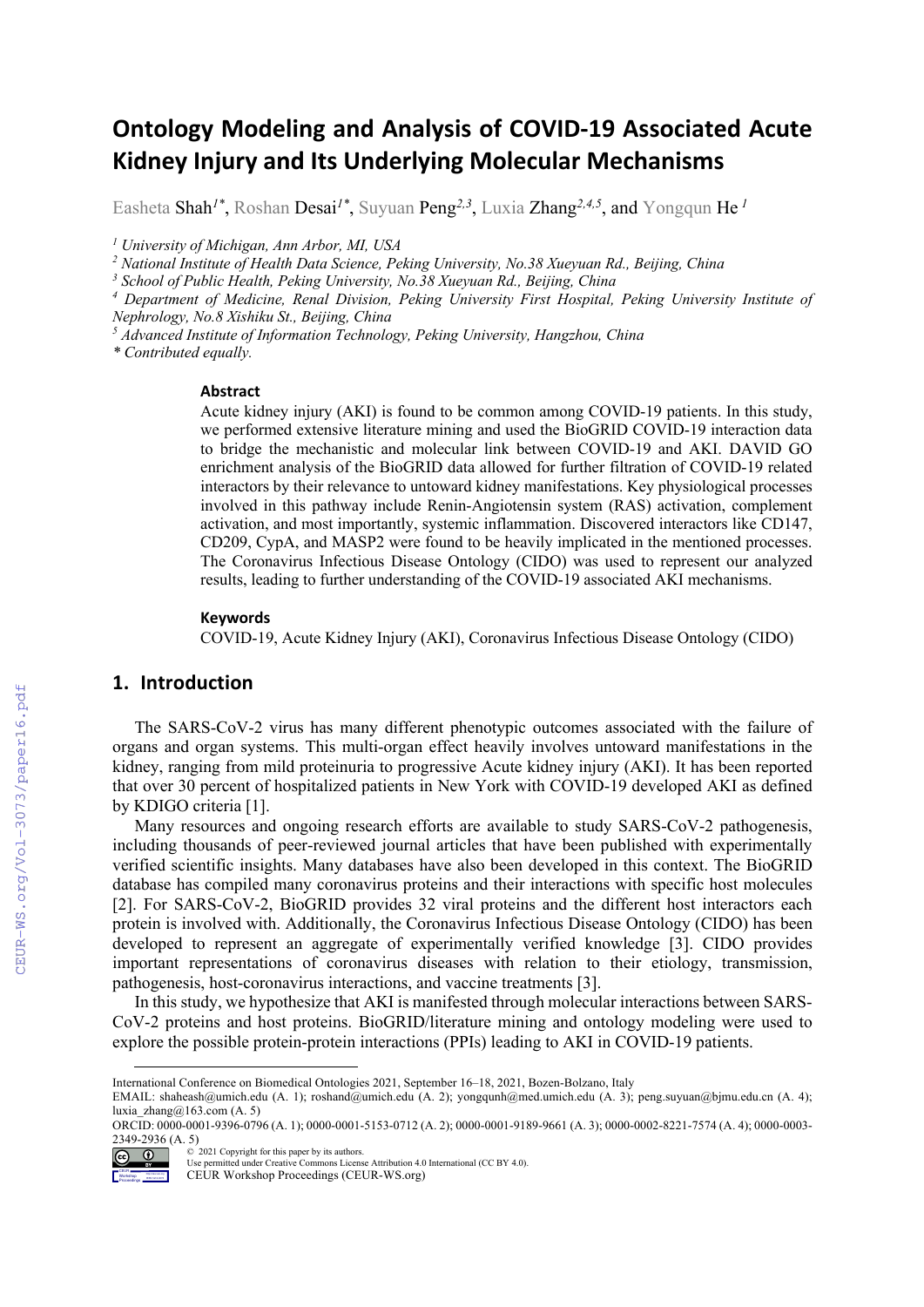### **2. Methods**

# **2.1. Literature Mining and Annotation**

PubMed and PubMed Central were utilized in the search for peer-reviewed results in the context of SARS-CoV-2, AKI and host-coronavirus interactions. The resulting discoveries of kidneyrelated phenotypic outcomes were then collected in a highly specific Excel format in which each interaction cause and outcome were precisely categorized. Specific focuses were on S and N proteins and their interactions with host proteins. Specific pathways such as the Renin-Angiotensin system (RAS) and complement activation were systematically studied.

# **2.2. BioGRID Data Analysis**

As of Jun 5, 2021, BioGRID collected 643 proteins interacting with SARS-CoV-2 S protein, and 345 proteins interacting with SARS-CoV-2 N protein. These interactors were downloaded and exposed for DAVID Gene Ontology (GO) enrichment analysis. The bioinformatics resource DAVID is used to create charts and lists of interactors and interactor functions for further functional analysis [4]. DAVID allows for additional filtration by relevance to the kidney. By inputting BioGRID's 20 viral interactors into DAVID, we were able to view specific interactors and determine which ones are related to the kidneys and AKI by searching for kidney-related terms like "renal failure" and "nephropathy".

# **2.3. Ontology Modeling**

Each interaction pair was tagged by its reference, and all together, this data modeled the ontological structure required for infectious disease bioinformatics. These interactions were compared to rapidly developing and existing COVID-19 ontologies like BioGRID and CIDO. Protege-OWL editor [5] was used for CIDO modeling. The results are available at the CIDO GitHub website: https://github.com/CIDO-ontology/cido.

# **3. Results**

**Table 1**

# **3.1. BioGRID Data Analysis and Further Literature Analysis**

BioGRID provides a list of known viral-host interactions for the SARS-CoV-2 virus. Each interactor is listed in accordance with its relation to the S or N viral protein and each description is supported by two sources regarding its specific coronavirus interaction and kidney manifestation. The provided table is a compilation of these findings from BioGRID, DAVID, and further literature analysis.

| belected ANPI elated 1103t proteins that also interact with viral 3/14 proteins |               |                                                        |             |  |
|---------------------------------------------------------------------------------|---------------|--------------------------------------------------------|-------------|--|
| Protein Name                                                                    | Viral Protein | Description                                            | <b>PMID</b> |  |
| ACE <sub>2</sub>                                                                | S             | Primary S protein receptor at RBD site,                | 32264791    |  |
|                                                                                 |               | involved in RAS activation, present on<br>kidney cells | 19020433    |  |
| CD209 (DCSIGN)                                                                  | S             | Mediates ACE2-dependent viral infection,               | 34015061    |  |
|                                                                                 |               | limited expression, initiation of<br>inflammation      | 19273246    |  |
| CD <sub>207</sub>                                                               | S             | C-type lectin receptor binding to NTD site             | 15860669    |  |
|                                                                                 |               | of S protein, associated with ESRD                     | 27234728    |  |
| CD147                                                                           | S             | AKI biomarker, kidney/distant organ                    | 33277466    |  |
|                                                                                 |               | crosstalk, associated with Lupus Nephritis             | 25248362    |  |
| ASGR1                                                                           | S             | Binds to RBD and NTD sites of S protein,               | 33883951    |  |
|                                                                                 |               | may mediate cell entry with KREMEN1                    | 12119473    |  |

Selected AKI-related host proteins that also interact with viral S/N proteins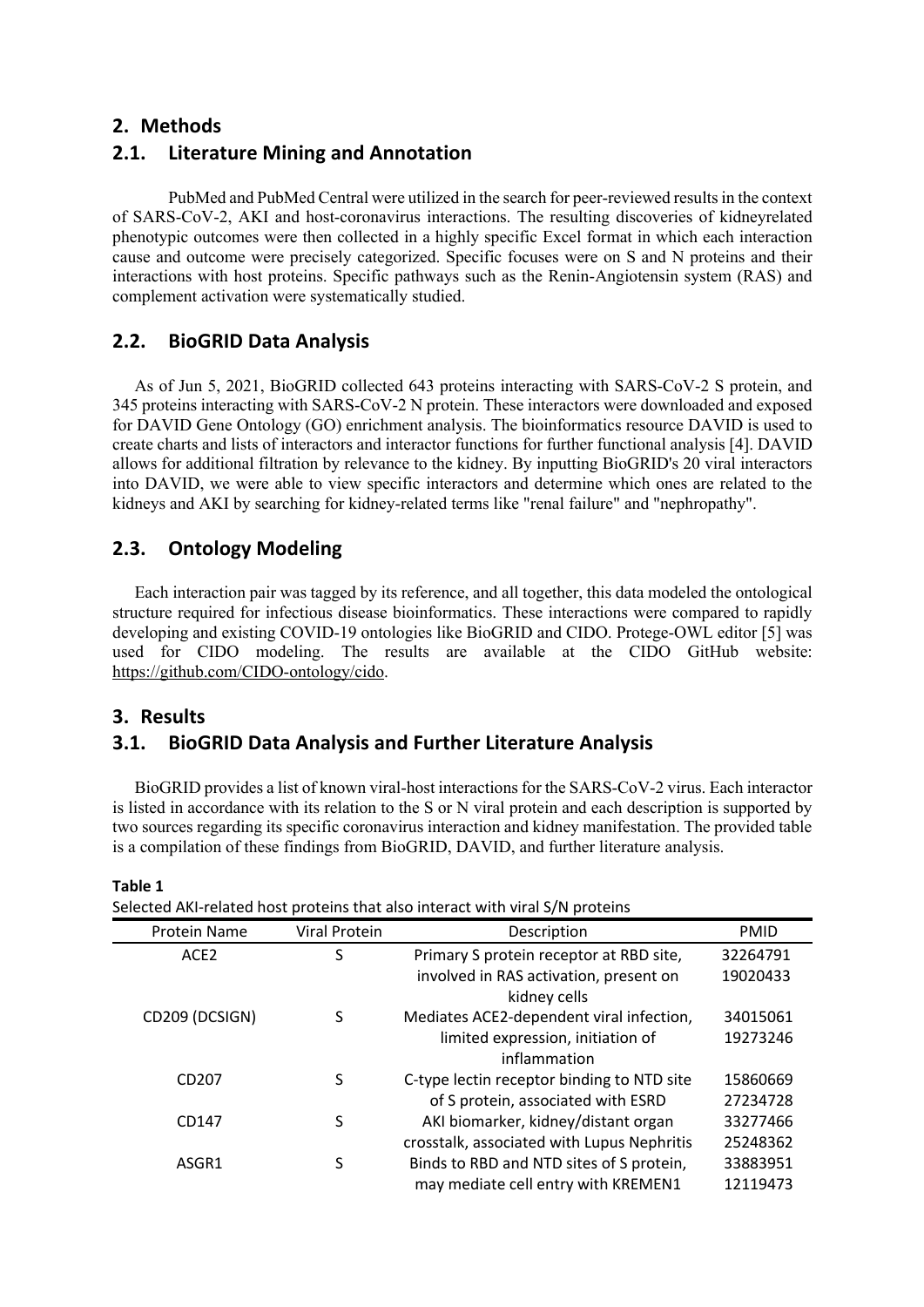|                   |   | and ACE2, human renal tubular epithelial |          |
|-------------------|---|------------------------------------------|----------|
|                   |   | cells                                    |          |
| KREMEN1           | S | Involved in cell entry mediation with    | Ref. [6] |
|                   |   | ASGR1 and ACE2                           |          |
| NRP1              | S | SARS-CoV-2 entry mediator, expressed in  | 33082294 |
|                   |   | olfactory epithelium and lung tissue of  | 18974107 |
|                   |   | COVID-19 patients, involved in diabetic  |          |
|                   |   | nephropathy                              |          |
| MASP <sub>2</sub> | N | Key enzyme involved in lectin pathway of | 33671334 |
|                   |   | complement activation when activated,    | 24868011 |
|                   |   | heavily involved in renal ischemia       |          |
| GSK3B             | N | Binding activation provokes systemic     | 32948440 |
|                   |   | inflammation, CRAD marker                | 18786229 |
| PPIA (CyPa)       | N | Renal inflammation associated with Lupus | 34109257 |
|                   |   | <b>Nephritis</b>                         | 25580061 |

Abbreviations: CRAD: Chronic renal allograft dysfunction; End-Stage Renal Disease (ESRD); NTD: N terminal domain; RBD: Receptor binding domain.

### **3.2. Integrative Analysis of AKI Generation with Literature Report**

Our literature search found two key phenotypic processes in circulation that are associated with COVID-19 related AKI: RAS activation and complement activation. Both processes are catalyzed by specific viral-host interactions, currently identified as follows: ACE2 and RAS activation and MASP2 and complement activation. These two processes can both induce inflammation.

The renin-angiotensin system (RAS) is one of the major control systems for blood pressure and fluid balance. It plays an important role in the physiological regulation of the kidneys, heart, and blood vessels. The activation of this system is a central part of many common pathological conditions, including hypertension, heart failure, and kidney disease. One of the enzymes in RAS, ACE2, has been identified as a cellular receptor for SARS-CoV-2. This pathway is activated by the binding of viral S protein and the ACE2 human cell receptor, the latter of which is present in various organs, including the kidney [7]. Viral entry may result in kidney involvement via systemic RAS activation and organ crosstalk. These untoward effects result in kidney injury when left untreated.

Another pathway to kidney injury is complement activation which is activated by binding of viral N protein and the MASP-2 cell receptor, a mannan-binding lectin protease. Complement activation is a signaling cascade event that can be activated by lectin binding, and it results in lung injury, which will indirectly affect the kidney, and endothelial injury and thrombotic microangiopathy which will directly affect the kidney [8, 9].

By incorporating literature review results with our BioGRID and DAVID filtration analysis, we were able to generate an integrative model of the AKI formation (Fig. 1). This model integrates systemic inflammation through the processes of complement activation and RAS activation. Out of the ten proteins in Table 1, three notable interactors were found to have strong relevance to the previously mentioned systemic processes and SARS-CoV-2 infection: CD147 (BSG) and CD209 (DC-SIGN), S protein interactors, and PPIA (CyPA), an N protein interactor (Table 1). Of note is the binding relationship between CD147 and CyPa, which manifests into Acute Kidney Injury independent of viral entry. This interaction manifestation may also be implicated with the SARS-CoV-2 virus, but this part of the pathway requires further investigation. While explicit mechanisms leading to AKI remain unclear, a large portion of the story has been uncovered by performing further literature studies on the articles regarding these three interactors and combining the information to formulate a cohesive conclusion. For DC-SIGN and BSG, in their respective sources, there was a strong correlation between the molecular presence and the likelihood of AKI [10, 11]. Furthermore, all three interactors noted are heavily involved in stimulating an inflammatory response, leading to the understanding that inflammation is a common connection leading from Viral Infection to AKI.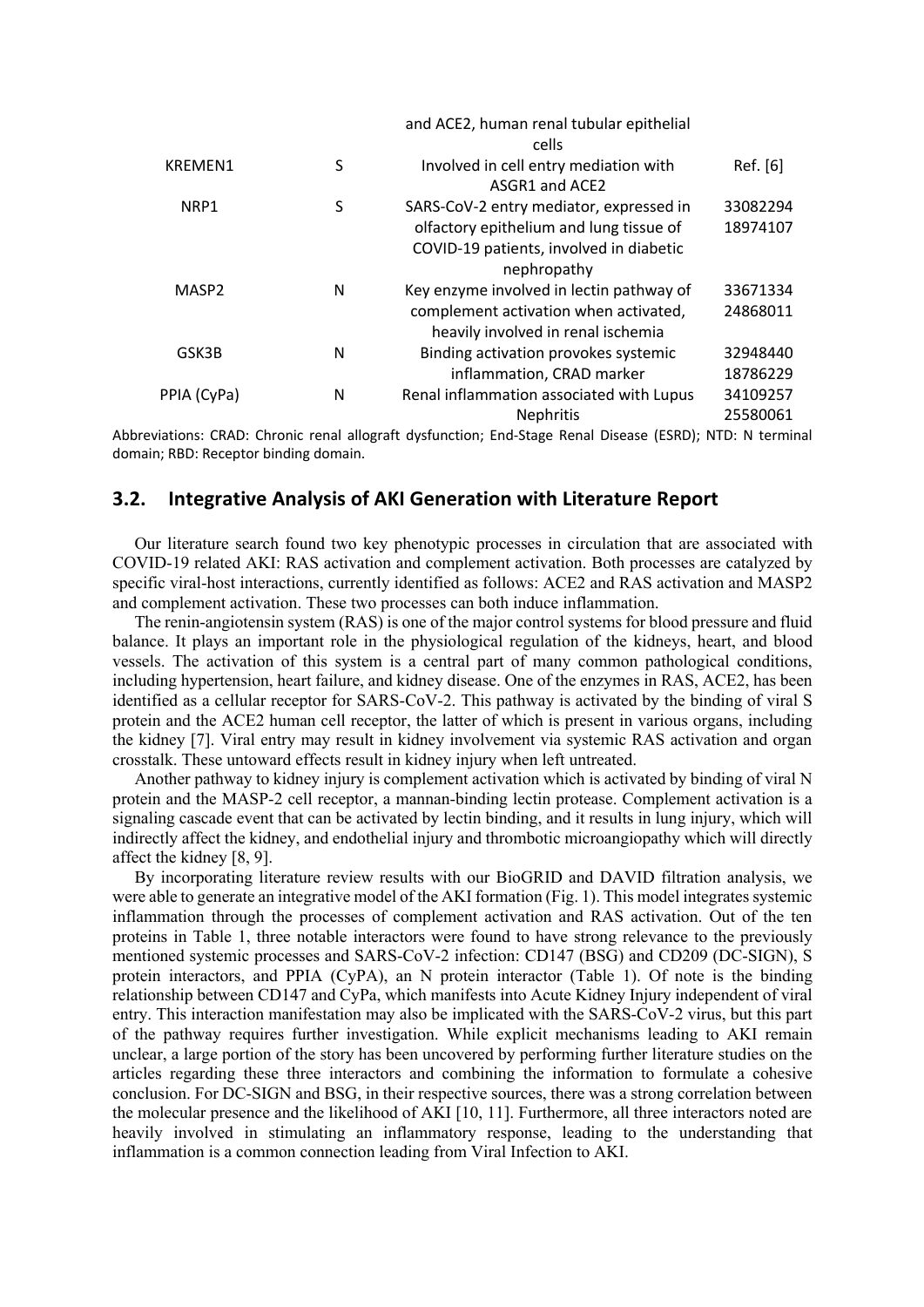

**Figure 1**: Summarized model of SARS-CoV-2 viral infection leading to AKI. Visualization of findings from literature review and BioGRID analysis with concepts in boxes (red for physiological processes, blue for host proteins, and green for viral proteins) and connectors like "bound\_to" and "induces." Cyclosporine A (CsA) and Polyman26 (i.e., PM26) are two drugs targeting CyPa and CD147, respectively.

# **3.3. CIDO Ontology Modeling of COVID-19 Associated AKI**

The terms and relations identified above (Table 1 and Fig. 1) were also represented in the CIDO. After importing all the proteins defined in Table 1 from the Protein Ontology (PRO) [12], we generated new axioms to define the relations between host and viral proteins as demonstrated below:

• *'S protein of SARS-CoV-2': 'capable of binding to' some 'basigin (human)'*

• *'nucleoprotein (SARS-CoV-2)': 'capable of binding to' some 'peptidyl-prolyl cis-trans isomerase A (human)'* 

- *'peptidyl-prolyl cis-trans isomerase A (human)': 'has receptor' some 'basigin (human)'*
- *'cyclosporin A': 'chemical has protein target as inhibitor' some 'peptidyl-prolyl cis-trans isomerase A (human)'*
- *Polyman26: 'chemical has protein target as antagonist' some 'CD209 antigen (human)'*

Here we needed to define the meanings of the two relations 'capable of binding to' and 'has receptor,' which are not available in Relation Ontology (RO). While the binding of a certain viral protein to some host interactor can induce viral infection, this process will not always occur under varying conditions. Thus, we must use a term like 'capable of binding to' rather than a relation term like bound\_to (http://purl.obolibrary.org/obo/OBI\_1110119), the latter of which asserts that such binding is always there. Similarly, the binding between CD147 and CyPA is a process that may occur under specific conditions independent of SARS-CoV-2 viral infection. Therefore, we use the related term *'has receptor.'*

### **4. Discussion**

The contributions of this study are multifold. Firstly, by BioGRID data analysis and literature annotation, we identified many human proteins such as CD147, CD209, and CyPA that are capable of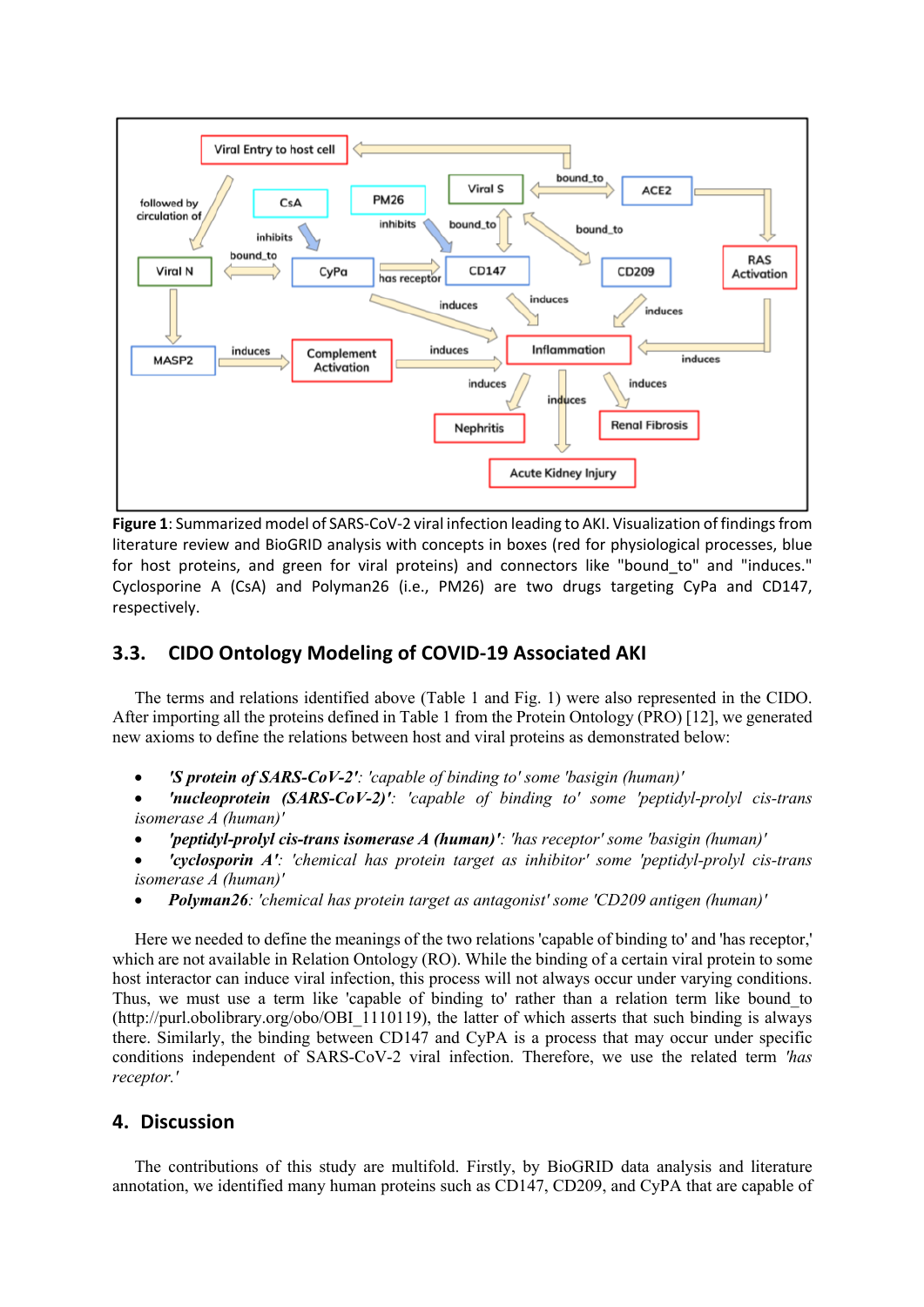interacting with viral S or N protein and likely contribute to COVID-19-associated AKI induction. Secondly, through literature mining, we identified several important processes, including systemic inflammation, RAS activation, and complement activation, which likely contribute to AKI formation in COVID-19 patients. Thirdly, we were able to generate a new integrative model that explains the COVID-19 associated AKI generation by linking our newly identified proteins and biological processes. Lastly, we modeled and represented the knowledge identified in this study in the CIDO ontology.

While the BioGRID database provides a large number of host-coronavirus interactions, the knowledge does not directly translate to our understanding of COVID-19 associated AKI generation. This is due to the high throughput screening of the present BioGRID data. Our approach strategically deciphers through new knowledge from BioGRID data to support developing hypotheses about this pathogenesis. The hypotheses generated in this study are worth experimental verification.

Ontologies have played significant roles in our study. We used the Gene Ontology (GO) enrichment analysis through the DAVID tool. Later, we used CIDO for our ontology modeling of the hostcoronavirus interactions to better understand how AKI occurs in COVID-19 patients. The logical axioms added to CIDO in this project begin to represent the knowledge of COVID-19 related AKI manifestation, but further axioms can be developed to link more downstream processes (e.g., systemic inflammation) of this pathogenesis.

More work is currently underway. Some COVID-19 patients experience early AKI symptoms (AKI onset before multiorgan dysfunction) while other patients do not. Previously, we found that this AKI generation might be due to direct viral infection or indirect influences from the viral infection of other organs [13]. It is hypothesized that early AKI is a result of direct viral infection to the kidney. We are currently extending our current methods to better address the hypothesis.

#### **5. Acknowledgements**

This study was supported by a grant to LZ and YH from Michigan Medicine–Peking University Health Sciences Center Joint Institute for Clinical and Translational Research (71017Y2027) and PKUBaidu Fund (2020BD032) to SP.

#### **6. References**

- [1] J. S. Hirsch, J. H. Ng, D. W. Ross, P. Sharma, H. H. Shah, R. L. Barnett, et al., Acute kidney injury in patients hospitalized with COVID-19, Kidney Int, vol. 98, pp. 209-218, Jul 2020.
- [2] R. Oughtred, C. Stark, B. J. Breitkreutz, J. Rust, L. Boucher, C. Chang, et al., The BioGRID interaction database: 2019 update, Nucleic Acids Res, vol. 47, pp. D529-D541, Jan 8 2019.
- [3] Y. He, H. Yu, E. Ong, Y. Wang, Y. Liu, A. Huffman, et al., CIDO, a community-based ontology for coronavirus disease knowledge and data integration, sharing, and analysis, Sci Data, vol. 7, p. 181, Jun 12 2020.
- [4] W. Huang da, B. T. Sherman, and R. A. Lempicki, Systematic and integrative analysis of large gene lists using DAVID bioinformatics resources, Nat Protoc, vol. 4, pp. 44-57, 2009.
- [5] D. L. Rubin, N. F. Noy, and M. A. Musen, Protege: a tool for managing and using terminology in radiology applications, J Digit Imaging, vol. 20 Suppl 1, pp. 34-46, Nov 2007.
- [6] Y. Gu, J. Cao, X. Zhang, H. Gao, Y. Wang, J. Wang, et al., Interaction network of SARSCoV-2 with host receptome through spike protein, bioRxiv, 2020.
- [7] I. Hamming, W. Timens, M. L. Bulthuis, A. T. Lely, G. Navis, and H. van Goor, Tissue distribution of ACE2 protein, the functional receptor for SARS coronavirus. A first step in understanding SARS pathogenesis, J Pathol, vol. 203, pp. 631-7, Jun 2004.
- [8] F. Pfister, E. Vonbrunn, T. Ries, H. M. Jack, K. Uberla, G. Lochnit, et al., Complement Activation in Kidneys of Patients With COVID-19, Front Immunol, vol. 11, p. 594849, 2020.
- [9] E. Asgari, C. A. Farrar, N. Lynch, Y. M. Ali, S. Roscher, C. Stover, et al., Mannan-binding lectinassociated serine protease 2 is critical for the development of renal ischemia reperfusion injury and mediates tissue injury in the absence of complement C4, FASEB J, vol. 28, pp. 3996-4003, Sep 2014.